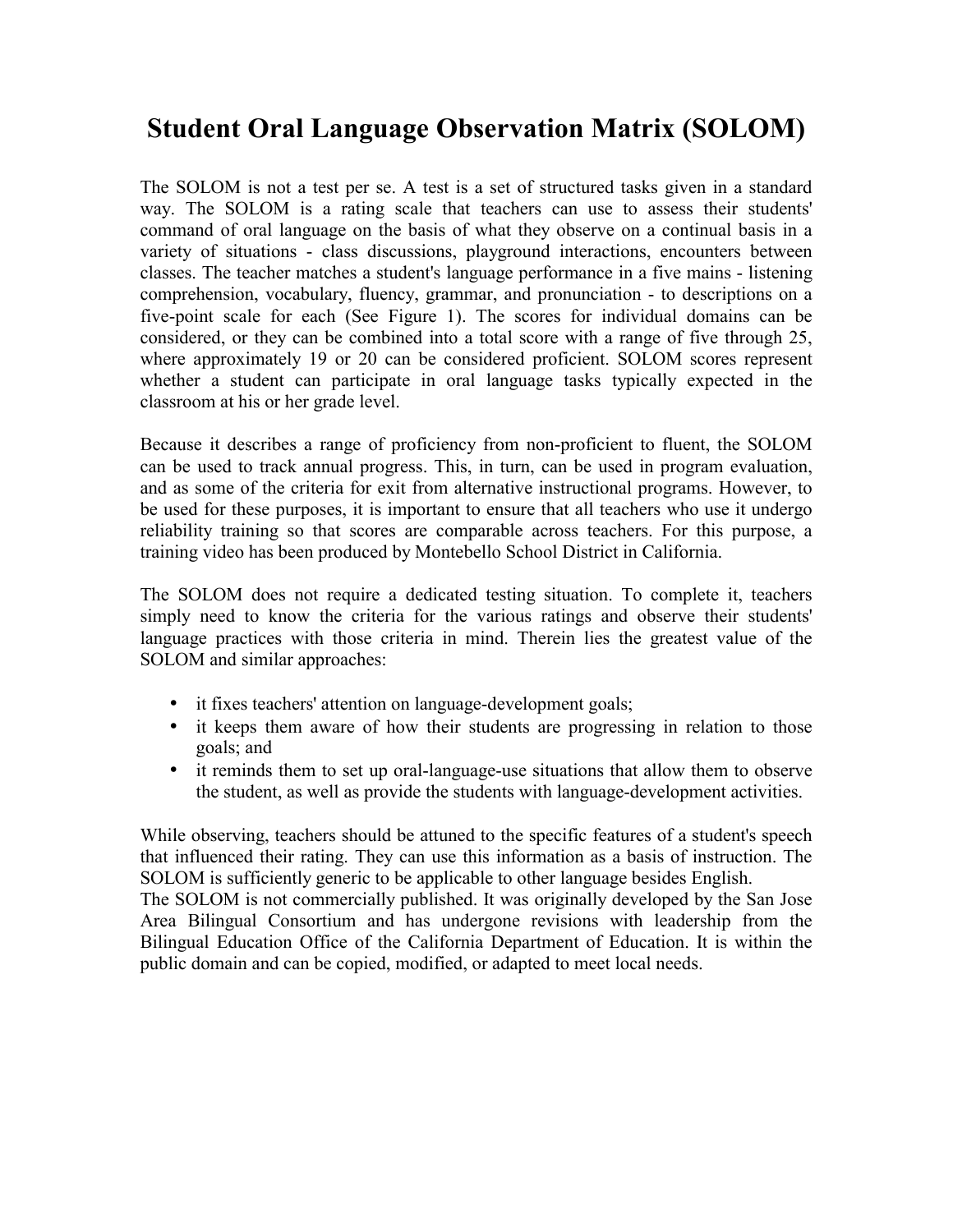## **Directions for Administering the SOLOM:**

Based on your observation of the student, indicate with an "X" across the category which best describes the student's abilities.

- The SOLOM should only be administered by persons who themselves score at level "4" or above in all categories in the language being assessed.
- Students scoring at level "1" in all categories can be said to have no proficiency in the language.